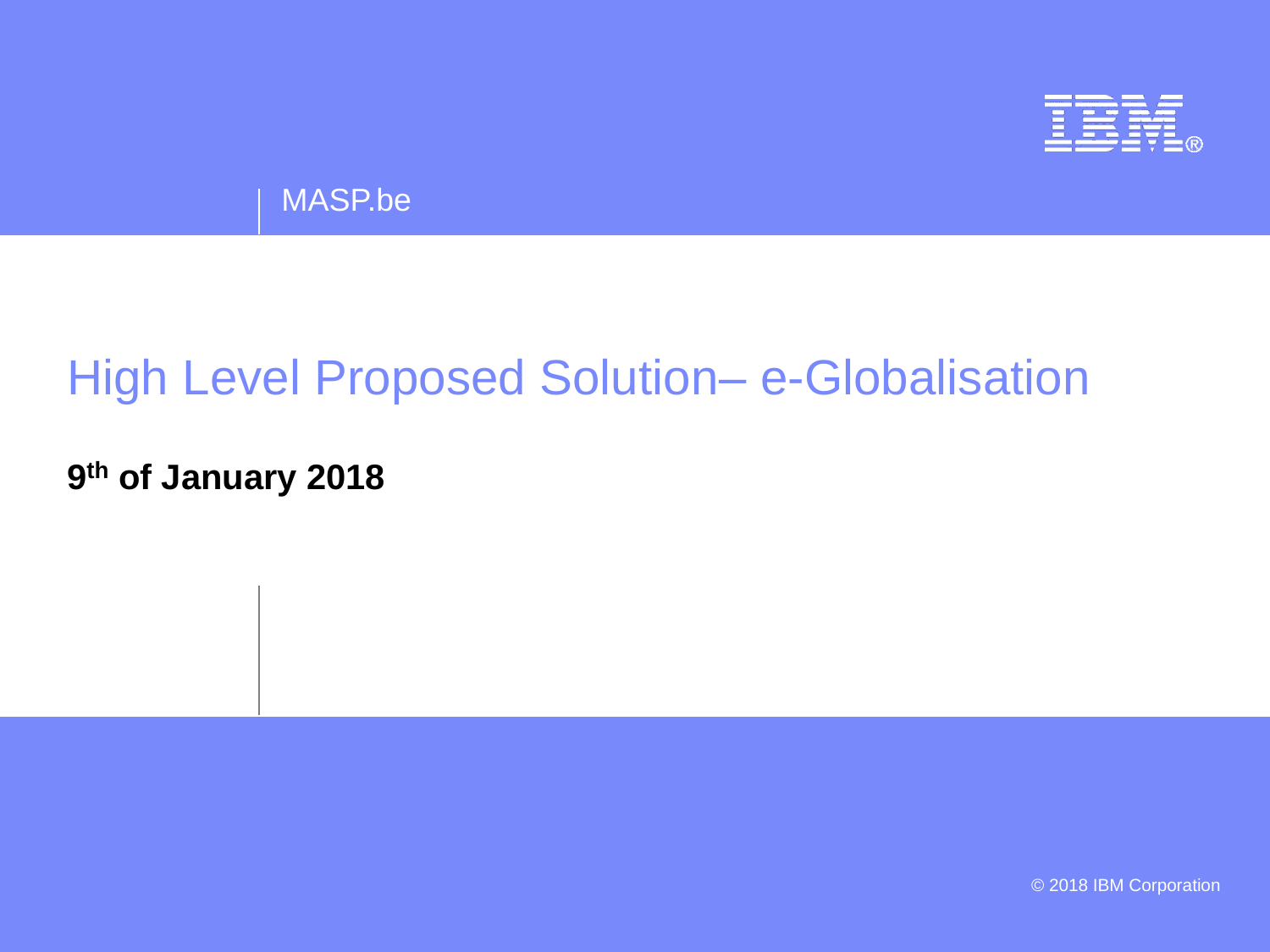

## PLDA e-Globalisation Messages (Part-1)

Process to send Globalisation messages will be executed in 3 steps as described below:

- $\div$  Initial Message : Initiation message to mark the beginning
- ❖ Sub(sequent)-declaration messages : Sub(sequent) declarations messages to allow submission of sub-declarations containing goods items data (corresponding to initiation and finalization).
- $\div$  Final message : Process finalization message to mark the closure

#### **Guidelines for message submission:**

- $\checkmark$  In-order to link all request messages LRN (Local Reference Number) will be used.
- $\checkmark$  Sub(sequent)-declaration message will, beside LRN, also have sequence number.
- $\checkmark$  Sub(sequent)-declaration message can have maximum of 999 articles/Goods Items



Final message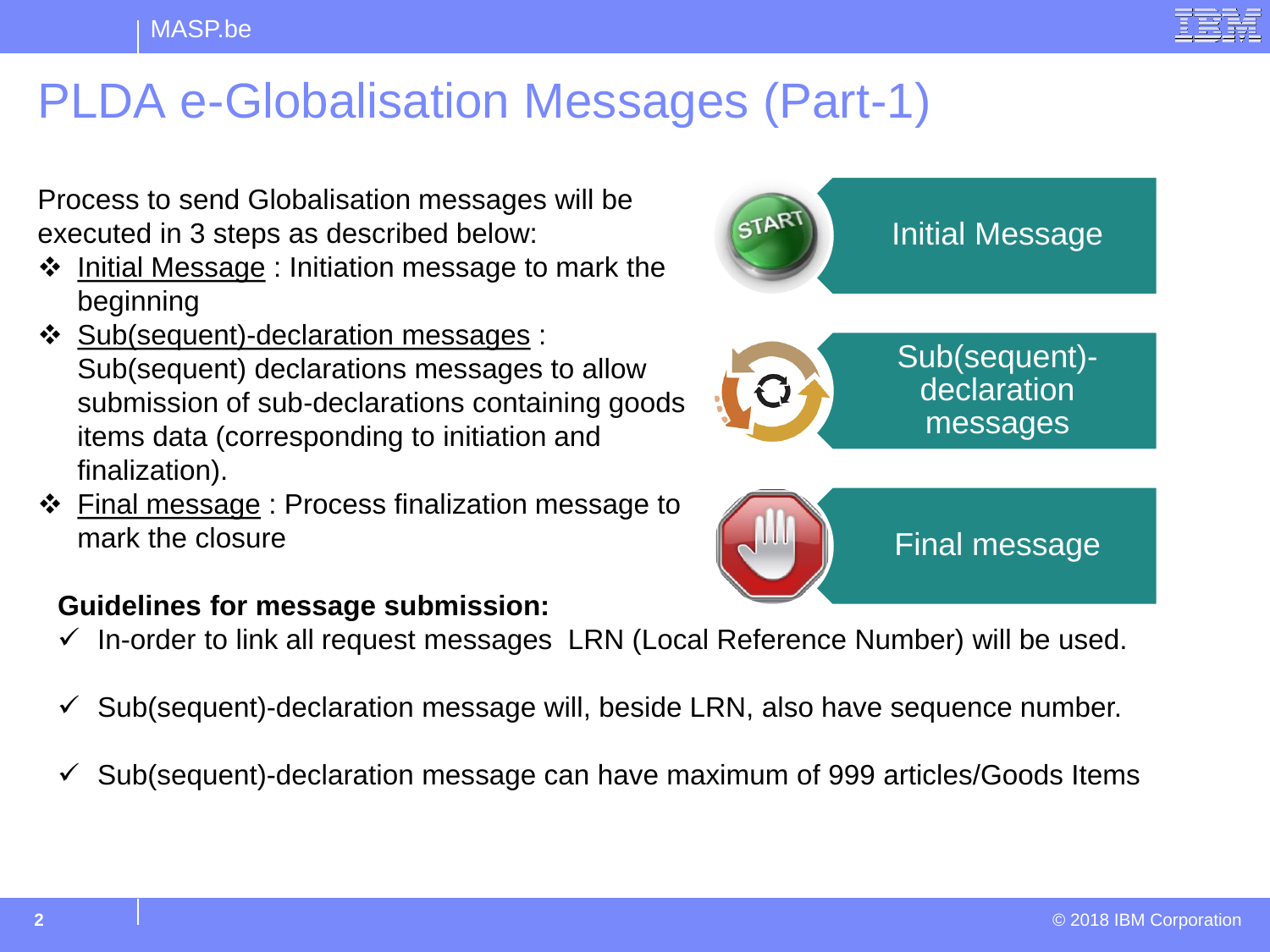

# PLDA e-Globalisation Messages (Part-2)

#### **Guidelines for message submission:**

- $\checkmark$  In case there is any business error in processing of Sub(sequent)-declaration, it will be fully rejected and shall be re-submitted
- $\checkmark$  Correction message of Sub(sequent)-declaration should have LRN (Local Reference Number) and sequence number of corresponding Sub(sequent)-declaration. Also a modification indicator will be used for example "Function Code" to distinguish correction or new Sub(sequent)-declaration request.
- $\checkmark$  Correction messages of Sub(sequent)-declaration must refer to an original sub(Sequent)declaration and can only contain update or removal of articles/Goods Items, any new article/Goods Item will be shared with PLDA via another Sub(sequent)-declaration.
- $\checkmark$  Once a final message is shared with PLDA, no Sub(sequent)-declaration can be submitted for same LRN (Local Reference Number).
- $\checkmark$  Response of Sub(sequent)-declaration will contain different taxes for that message. Response of Final message will contain the sum of all taxes for the e-globalization.
- $\checkmark$  Is a separate service for the cancellation of Sub(sequent)-declaration required?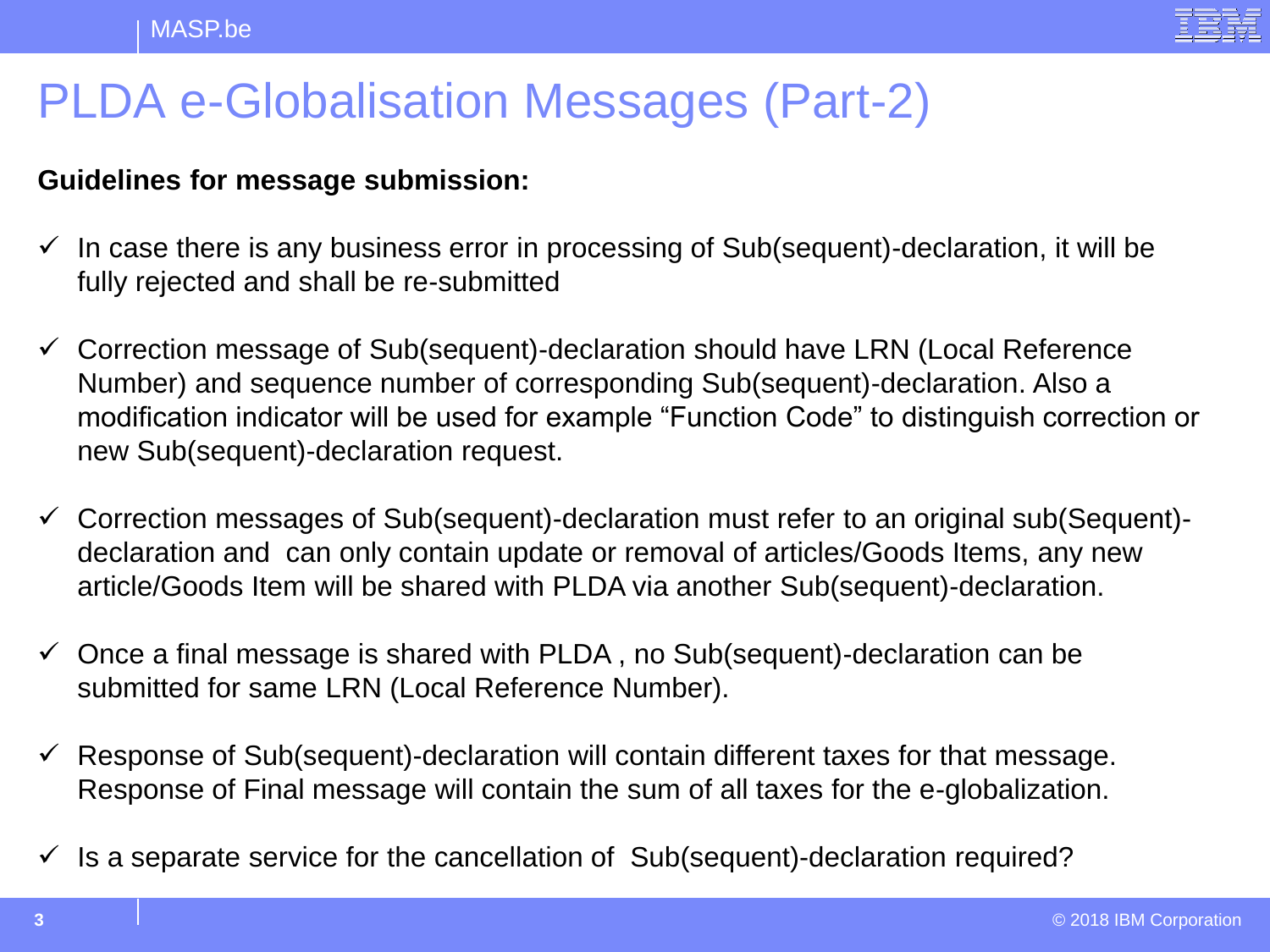

### PLDA B2B Request Interface Extension

- $\triangleright$  Existing PLDA B2B Request Interface will be extended
- $\geq$  3 New operations will be provided in existing Interface
	- **SubmitSADGlobInit: This operation will** trigger the whole process of handling the globalized declaration for a declarant in a given week.
	- **SubmitSADGlobMessage: This operation** will handle the submission of all the sub (sequent) declaration.
	- submitSADGlobFinal : This operation will allow the globalization process for a declarant and PLDA system to finalize.



- $\triangleright$  Response to all 3 messages will be asynchronous, only correlationId corresponding to each message will be shared synchronously.
- Communication of validation errors or positive response per Globalisation message submission will be shared by existing PLDA functionality i.e. "PLDA Partner Callback".
- Operation getStatus to be used in exceptional cases and in error conditions. **NOTE: No Change in operation submit, functionality will remain as-is.**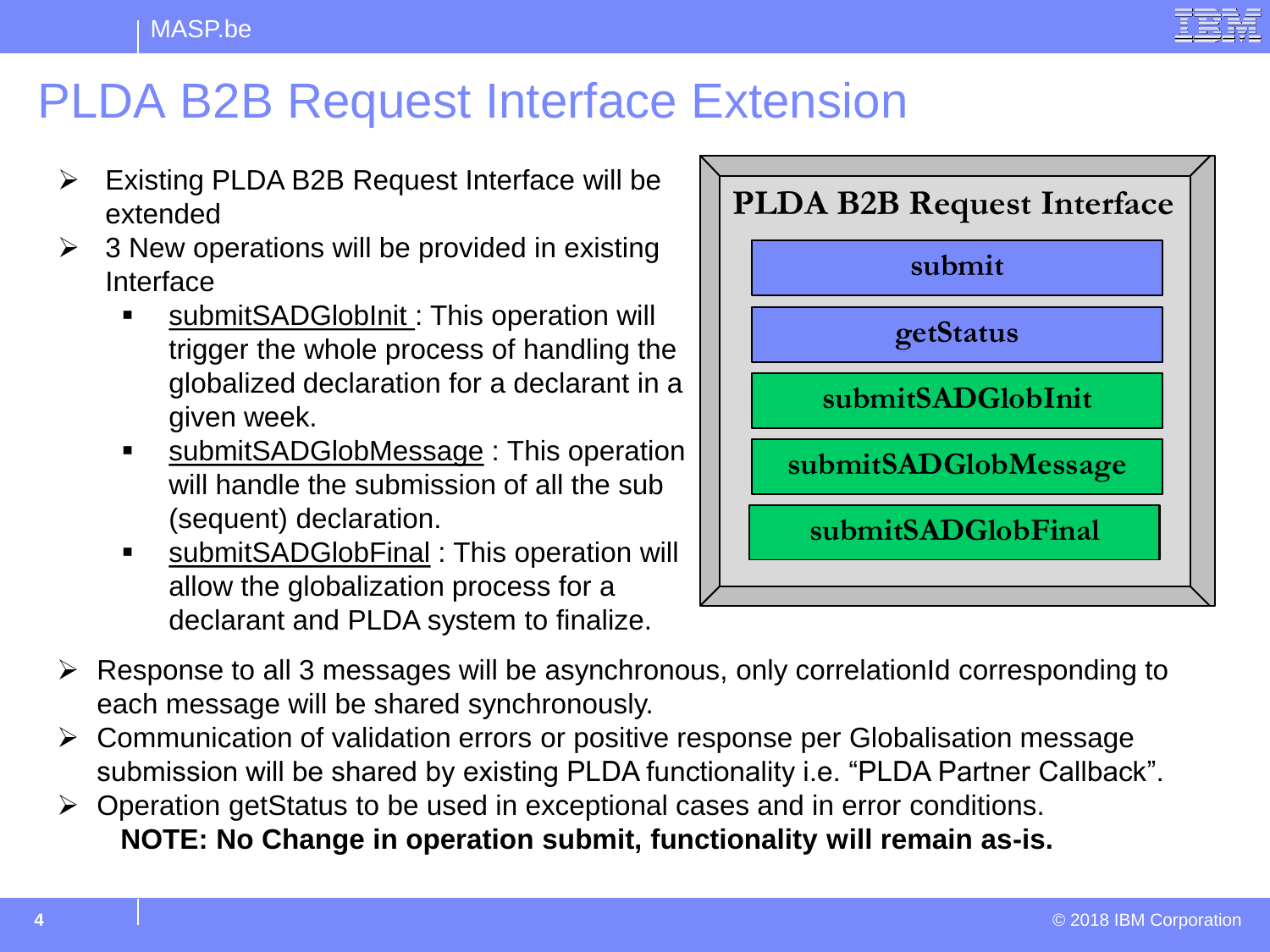## PLDA e-Globalisation Message Flow

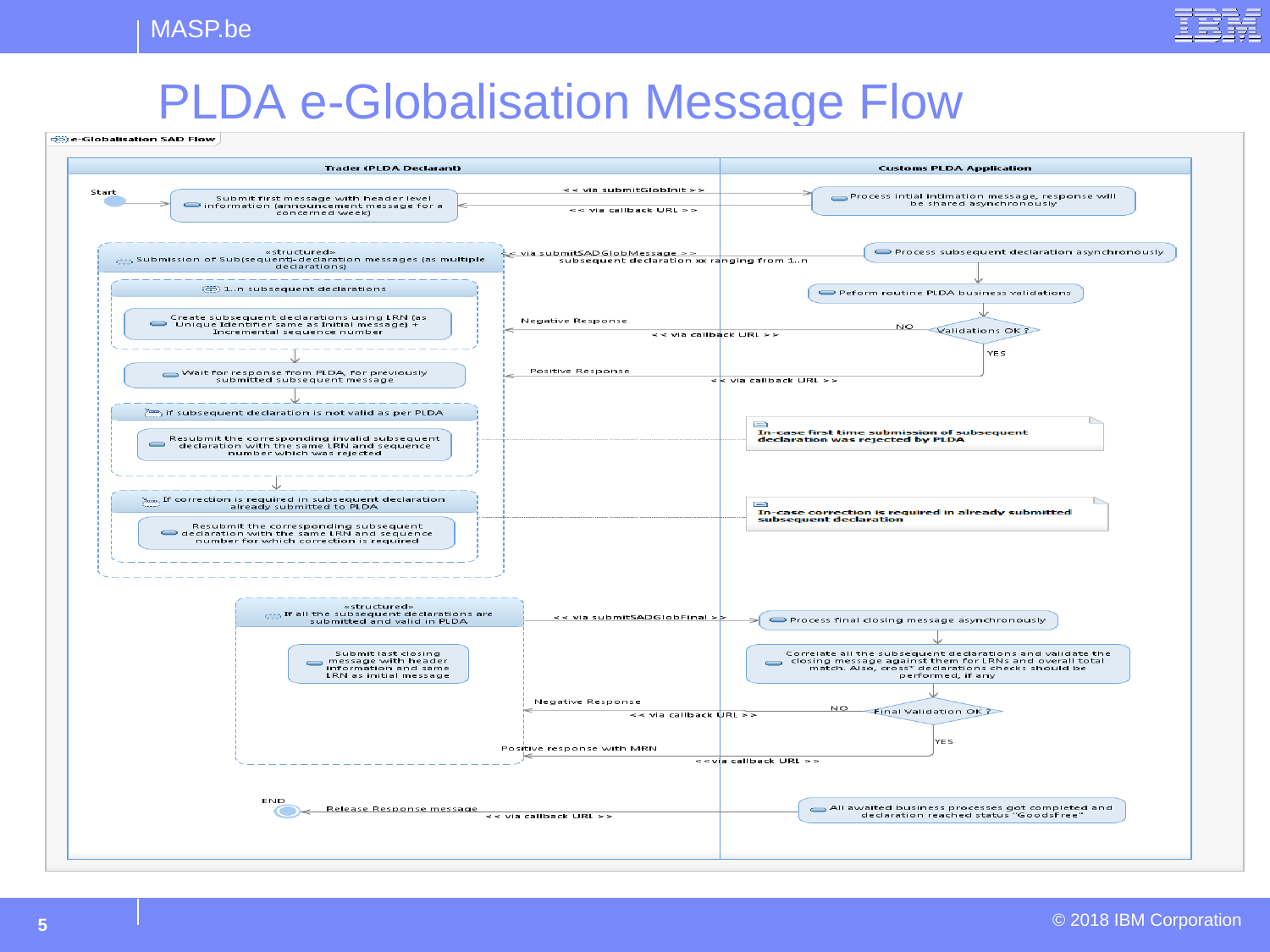

### Errors for PLDA e-Globalisation

**Concern-1:** It could be possible that many validations for all (999) articles fail, causing error responses to be very big. However, limiting the number of errors might result in the same subsequent message being sent multiple times.

Proposed Approach: Only predefined maximum (e.g. 50?) number of errors will be shared by response, having last error message mentioning that there are other errors.

**Concern-2:** Processing for standard SAD import declaration stops as soon as an error is detected (except for validation errors), potentially causing many iterations.

. Proposal to 'group' errors as follows:

- LRN & Trader validations
- Business rules
- More complex rules, e.g. license checks
- Calculation errors
- Final errors, e.g. financial errors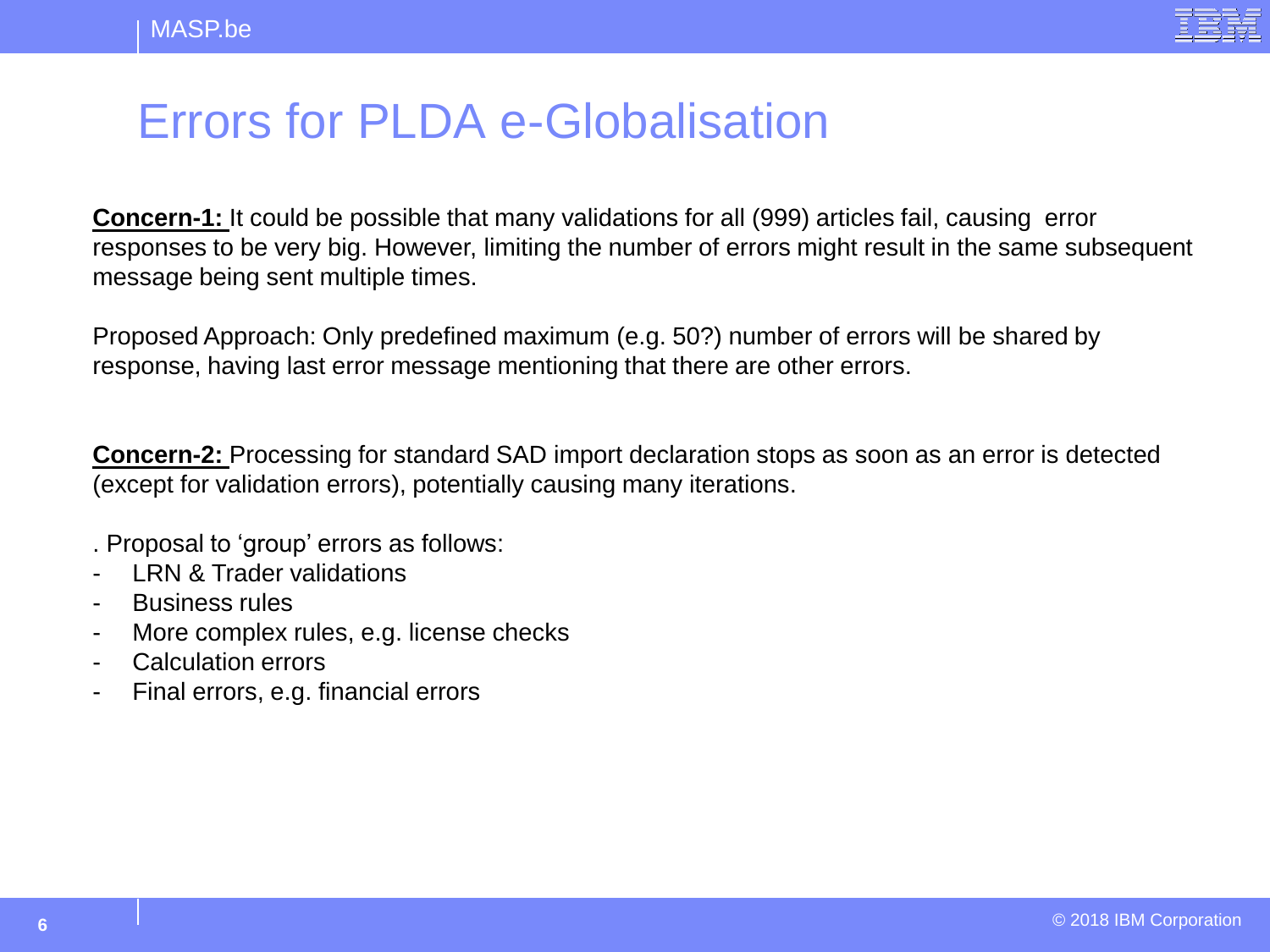

### Some questions still pending

- I Is procedure type 'I' required for e-globalization? Should it be refused or only not checked/validated? -> Yes, 'I' is required but only allowed if an EIDR license is present in the declaration. Hence, for e-globalizations, only procedure types 'I' and 'H' are allowed.
- Are weekly globalization declarations allowed, and which are the applicable business rules? Are the same rules valid as for the monthly ones? -> weekly globalization are under discussion internally at FODFin.
- If is there any difference in treatment required (e.g. taxation date,  $\ldots$ ?) between excise and non-excise weekly globalizations? -> weekly globalization are under discussion internally at FODFin.
- Given the deadline by which a globalization must be paid, should deferral of VAT not be mandatory for e-globalizations, especially for monthly ones? -> Deferral of VAT is mandatory for monthly declarations
- **Trader information: Consignee and resp. representative are only on header level.** Warehouse holder and 'marktdeelnemer bij aankomst' are not required. -> This is correct. Moreover, intracommunitary acquisition can be removed from both levels as well (as regime 42 is not allowed)